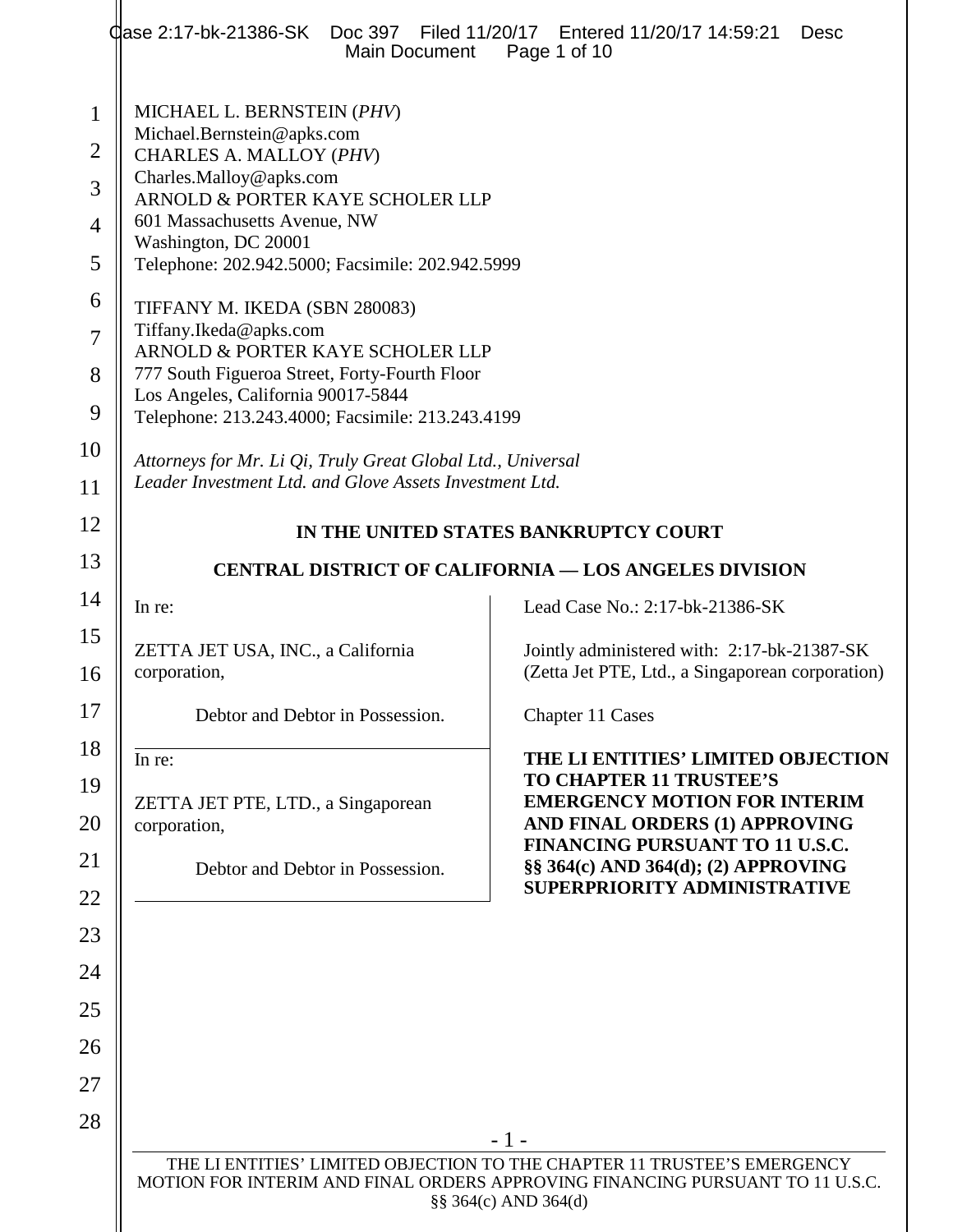Qase 2:17-bk-21386-SK Doc 397 Filed 11/20/17 Entered 11/20/17 14:59:21 Desc<br>Main Document Page 2 of 10 Main Document

 $\boxtimes$  Affects both Debtors

Affects Zetta Jet USA, Inc., a California corporation only

Affects Zetta Jet PTE, Ltd., a Singaporean corporation only

## **EXPENSE CLAIM AGAINST THE ESTATES; (3) USE OF CASH COLLATERAL AND GRANT ADEQUATE PROTECTION; (4) SCHEDULING A FINAL HEARING PURSUANT TO BANKRUPTCY RULE 4001(c); AND (5) GRANTING FURTHER RELIEF**

Hearing: Date: November 28, 2017 Time: 9:00 a.m. Place: Courtroom 1575 255 East Temple St. Los Angeles, CA 90012

Truly Great Global Ltd., Universal Leader Investment Ltd. and Glove Assets Investment Ltd. (collectively, the "**Li Entities**"), by and through their undersigned counsel, file this Limited Objection to the Chapter 11 Trustee's Emergency Motion for Interim and Final Orders (1) Approving Financing Pursuant to 11 U.S.C. §§ 364(c) and 364(d); (2) Approving Superpriority Administrative Expense Claim Against the Estates; (3) Use of Cash Collateral and Grant Adequate Protection; (4) Scheduling a Final Hearing Pursuant to Bankruptcy Rule4001(c); and (5) Granting Further Relief [ECF 381] (the "**Financing Motion**").

## **Summary of the Argument**

The Li Entities do not object to the Trustee obtaining financing, but certain terms of the proposed financing – identified below – should not be approved because they would improperly (i) cede control of critical matters in the chapter 11 case to the proposed lender, Scout Aviation II, LLC (the "**Proposed Lender**"), (ii) make it impossible for the chapter 11 trustee (the "**Trustee**") to exercise his fiduciary duty to creditors, (iii) interfere with the Trustee's ability to maximize value for the benefit of creditors and shareholders and (iv) benefit the Proposed Lender at the expense of the Debtors' estates. Thus, the Court should not approve the proposed financing unless these provisions are eliminated.<sup>1</sup>

THE LI ENTITIES' LIMITED OBJECTION TO THE CHAPTER 11 TRUSTEE'S EMERGENCY MOTION FOR INTERIM AND FINAL ORDERS APPROVING FINANCING PURSUANT TO 11 U.S.C. §§ 364(c) AND 364(d)

1

2

3

<sup>- 2 -</sup> 1 In light of the expedited schedule for this proceeding, and the objection deadline established by the Court's November 17, 2017 scheduling order, the Li Entities are filing this objection prior to having had an opportunity to review the proposed interim order and budget, which are obviously important, (Footnote Cont'd on Following Page)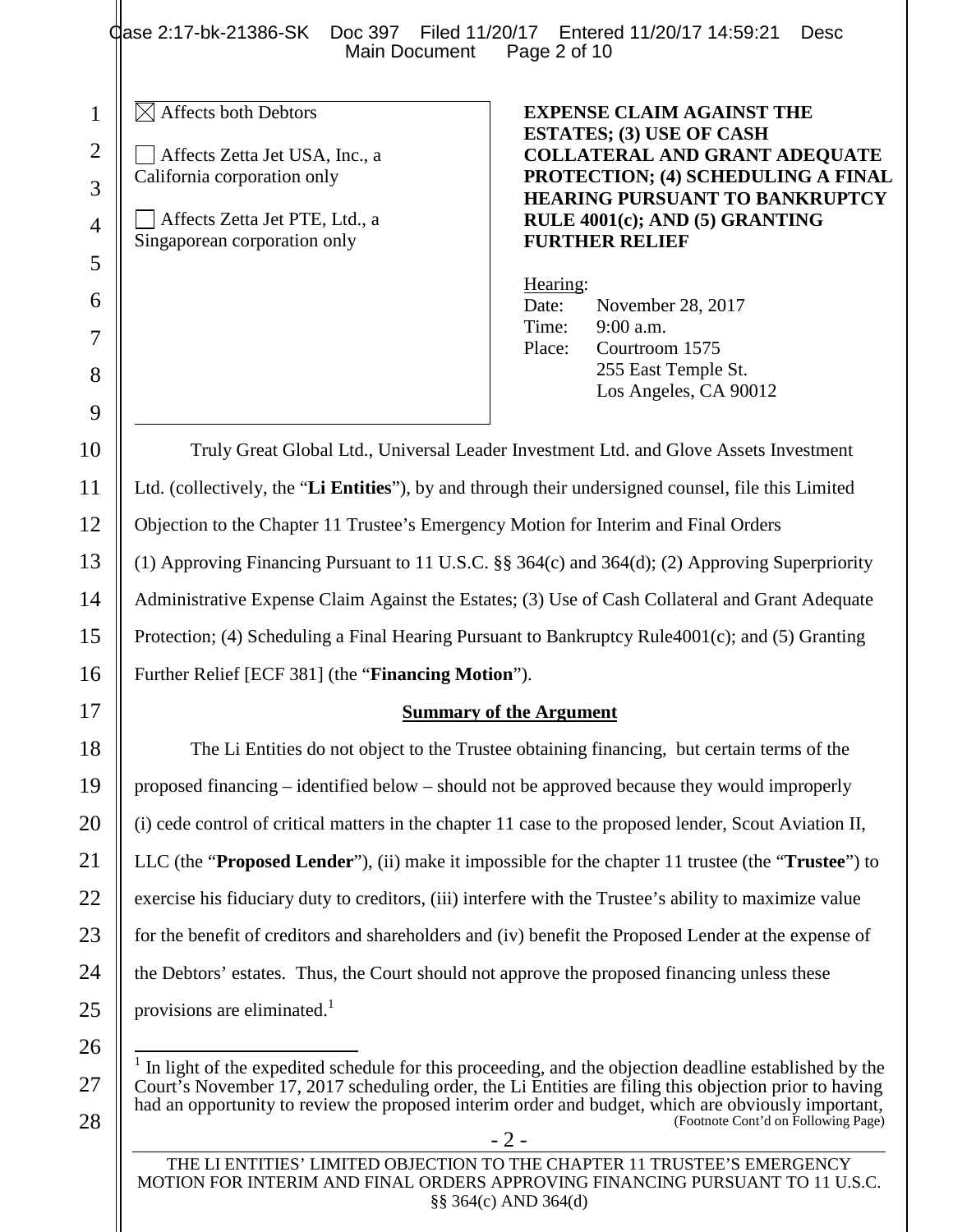## **The Li Entities and Their Interest**

Universal Leader Investment Ltd. and Glove Assets Investment Ltd. are among the Debtors' largest creditors, with a claim in excess of \$90 million arising from financing provided to the Debtors. Truly Great Global Ltd. is also among the largest shareholders of Debtor Zetta Jet PTE, Ltd. ("**Zetta Jet PTE**"), which owns Debtor Zetta Jet USA, Inc. ("**Zetta Jet USA**"). The Li Entities' principal, Mr. Li Qi, is a Director of Zetta Jet PTE. Thus, the Li entities obviously have a substantial interest in the outcome of these chapter 11 cases. Indeed, there is likely no creditor or other party in interest that has a greater interest in the success of this proceeding than the Li Entities.

## **Commencement of These Cases and Appointment of a Trustee**

In the summer of this year, the Debtors discovered that a then-officer and director of the Debtors, Geoffrey Cassidy, had apparently engaged in fraudulent and other wrongful conduct, which had caused significant damage to the Debtors. As a result, Mr. Cassidy was removed as an officer and director, and the Debtors filed suit against him in the United States District Court for the Central District of California (Case No. 2:17-cv-6648).

On September 15, 2017, without informing Mr. Li (who, as noted, is a director of Zetta Jet PTE), and without obtaining board authorization, the then CEO of the Debtors, James Maher, apparently in concert with directors James Seagrim and Matt Walter, caused both of the Debtors to file chapter 11 petitions in this Court.<sup>2</sup> Shortly thereafter, on September 29, 2017, John King was appointed as the Trustee.

# **The Financing Motion and Provisions That Must Be Eliminated**

The Financing Motion was filed, along with a request for expedited consideration, on November 16, 2017. The Court subsequently scheduled a hearing on the Financing Motion for

(Footnote Cont'd From Previous Page)

<sup>2</sup> See Preliminary Response to Debtors' Emergency Motion to Approve Stipulation for Appointment of a Chapter 11 Trustee Pursuant to 11 U.S.C. § 1104 [ECF 69].

- 3 -

and without having yet taken a deposition of the Proposed Lender, which the Li Entities have requested. The Li Entities reserve the right to supplement this objection at the hearing on the Financing Motion, if warranted, after they have been provided with the proposed order and budget, and have conducted the deposition.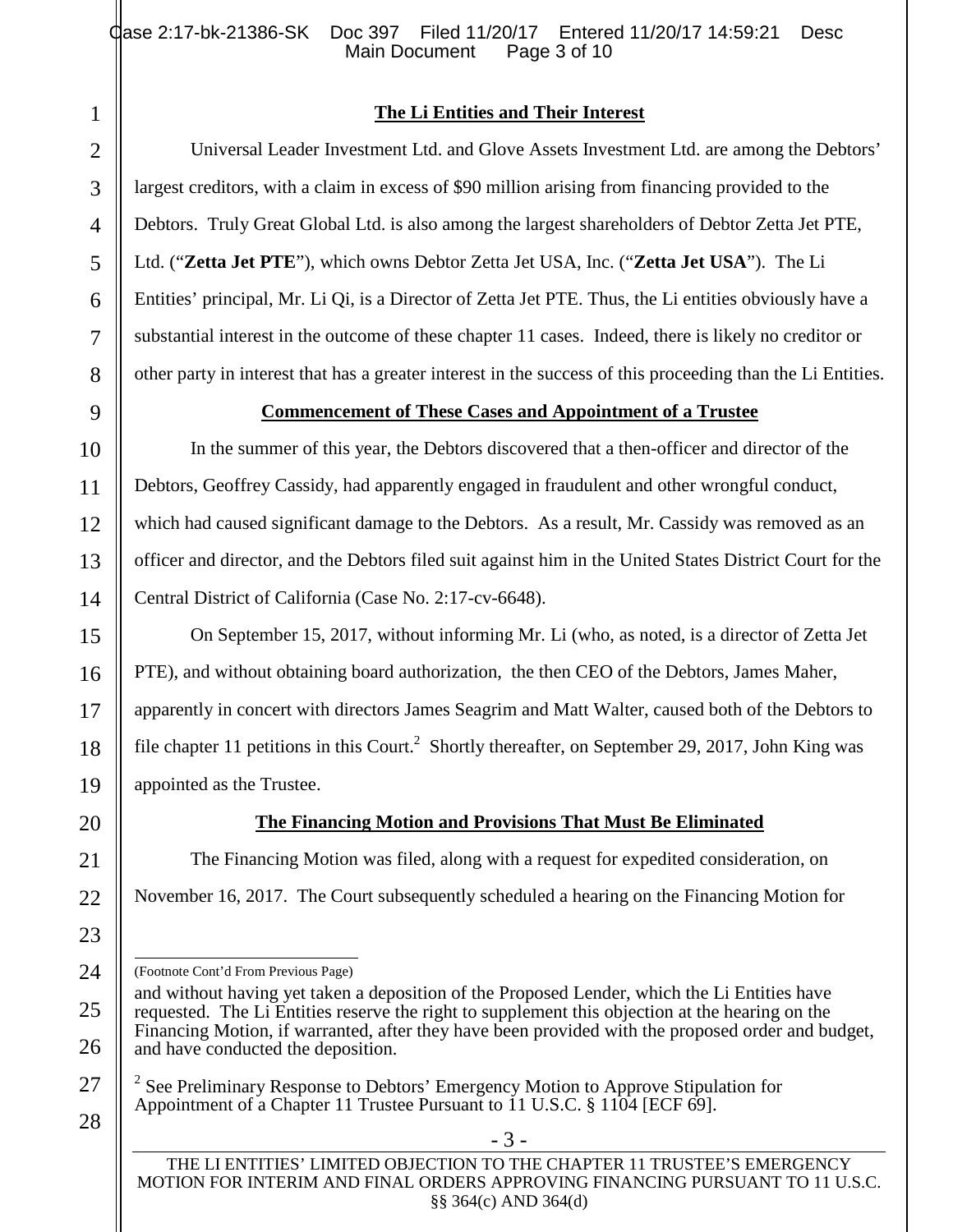### Qase 2:17-bk-21386-SK Doc 397 Filed 11/20/17 Entered 11/20/17 14:59:21 Desc<br>Main Document Page 4 of 10 Main Document

November 28, 2017. While the Li Entities do not object to the Trustee obtaining financing, certain provisions outlined in the Financing Motion and the annexed term sheet (the "**Term Sheet**") go far beyond what this Court should permit – giving enormous control over the outcome of these cases to the Proposed Lender and impairing the Trustee's ability to exercise his fiduciary duties and to maximize value. This Court should guard against such over-reaching by the Proposed Lender.

The following provisions should be eliminated:

**Broad Release With No Investigation**. The Term Sheet provides that the Trustee, presumably on behalf of the Debtors' estates, will release "all claims, rights, demands, actions, obligations, liabilities and causes of action, of any and every kind, nature, and character whatsoever, that he has now, has ever had, or may in the future have" against not only the Proposed Lender, but also its "related or affiliated companies, partnerships, subsidiaries, and other business entities and its and their present and former respective officers, directors, shareholders, owners, agents, employees, representatives, insurers, attorneys, successors and assigns." None of these parties are identified, so we have no idea who is being released. Indeed, even the "Lender" is not identified – it is referred to as "Scout Aviation II, LLC and other lenders."

To approve such an extraordinarily broad release, when the Court has no idea of who is being released and what claims may exist against the released parties – and when there is no evidence that an appropriate investigation of claims against these (unknown) parties has been undertaken – would be ridiculous. And it would be particularly ridiculous to do so on shortened notice. This is a case in which causes of action may turn out to be the only valuable assets available to pay creditors. The Trustee has a duty to preserve any and all such claims and to investigate them. Releasing unknown claims against a long list of unknown parties, early in the case, on expedited notice, without any investigation, is manifestly improper.

The release apparently includes avoidance actions. The Trustee should disclose what avoidance actions may exist against any of the parties to be released. Of course, that requires that all of the released parties be identified, which as noted has not occurred. In any event, at this stage of the case, when it is far from clear what value, if any, will exist for unsecured creditors, the

1

2

3

4

5

6

7

8

9

- 4 -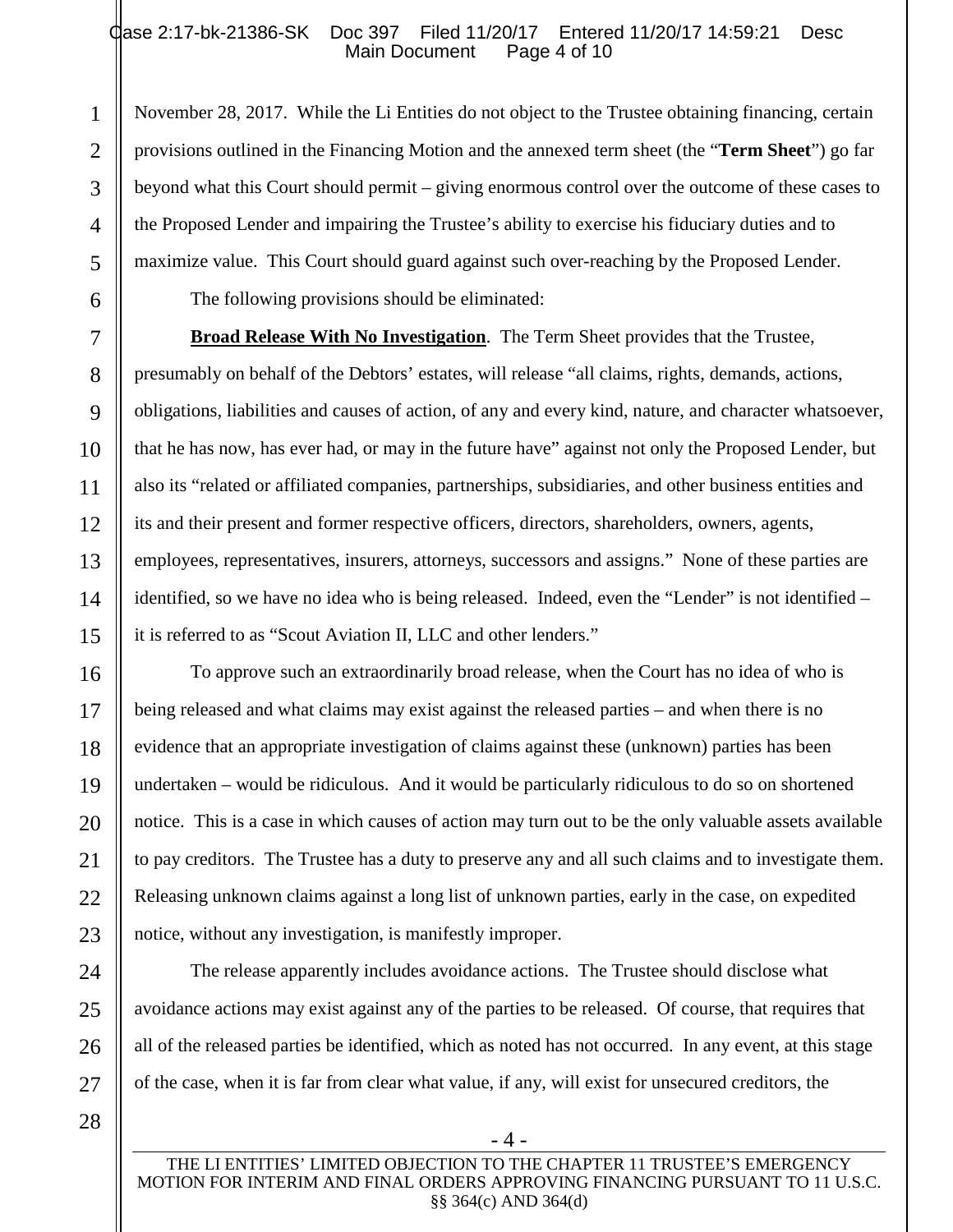### Qase 2:17-bk-21386-SK Doc 397 Filed 11/20/17 Entered 11/20/17 14:59:21 Desc<br>Main Document Page 5 of 10 Main Document

Trustee should not be releasing avoidance actions. In addition to avoidance actions, the Trustee should also disclose what contractual and other claims may exist against any of the parties to be released, and what analysis of any such claims has been undertaken, so that the true cost of the release can be understood and evaluated by parties in interest and by the Court.

**Using the DIP to Dictate Plan Provisions and Preclude Alternative Plans**. It may be appropriate for a DIP lender to require that the Trustee propose a plan by a reasonable deadline, but it crosses the line when the lender seeks to (i) dictate what the plan will provide, (ii) require the Trustee to designate the lender as the stalking horse bidder and to provide it with a specified breakup fee amount, and (iii) prevent the Trustee from exploring alternative plan or stalking horse proposals and fulfilling his fiduciary duties. Here, the Term Sheet does exactly that.

First, the Term Sheet requires the Trustee to propose a plan that is acceptable to the Proposed Lender and that "shall provide for [the Proposed] Lender to sponsor and fund the Plan as a plan stalking horse" – even if some other plan sponsor or stalking horse bidder makes a proposal that would be more advantageous for creditors and shareholders. And it commits the Trustee to propose the Plan sponsored by the Proposed Lender even though the Proposed Lender has not yet committed to, or even outlined, its contemplated terms. How can the Trustee commit to propose a Lender-sponsored Plan, at this stage in the case, without any understanding or disclosure of what the Plan's terms might be, and without any binding commitment on the part of the Proposed Lender? And how can the Trustee commit to designate the Proposed Lender as the stalking horse bidder – with all of the advantages that status entails – without knowing what the Proposed Lender is offering, without any commitment on the part of the Proposed Lender, and without any appropriate process to determine what other prospective plan sponsors or stalking horse bidders might propose?

Second, the Term Sheet provides that the Proposed Lender will be awarded a breakup fee of at least \$500,000 plus an expense reimbursement of \$100,000. We do not know what percent of the stalking horse bid that breakup fee might be, because the bid price is not stated. We also do not know whether the legal standard for awarding a breakup fee to the Proposed Lender can be satisfied

1

2

3

4

5

6

7

8

9

10

11

12

13

14

15

16

17

18

19

20

21

22

23

24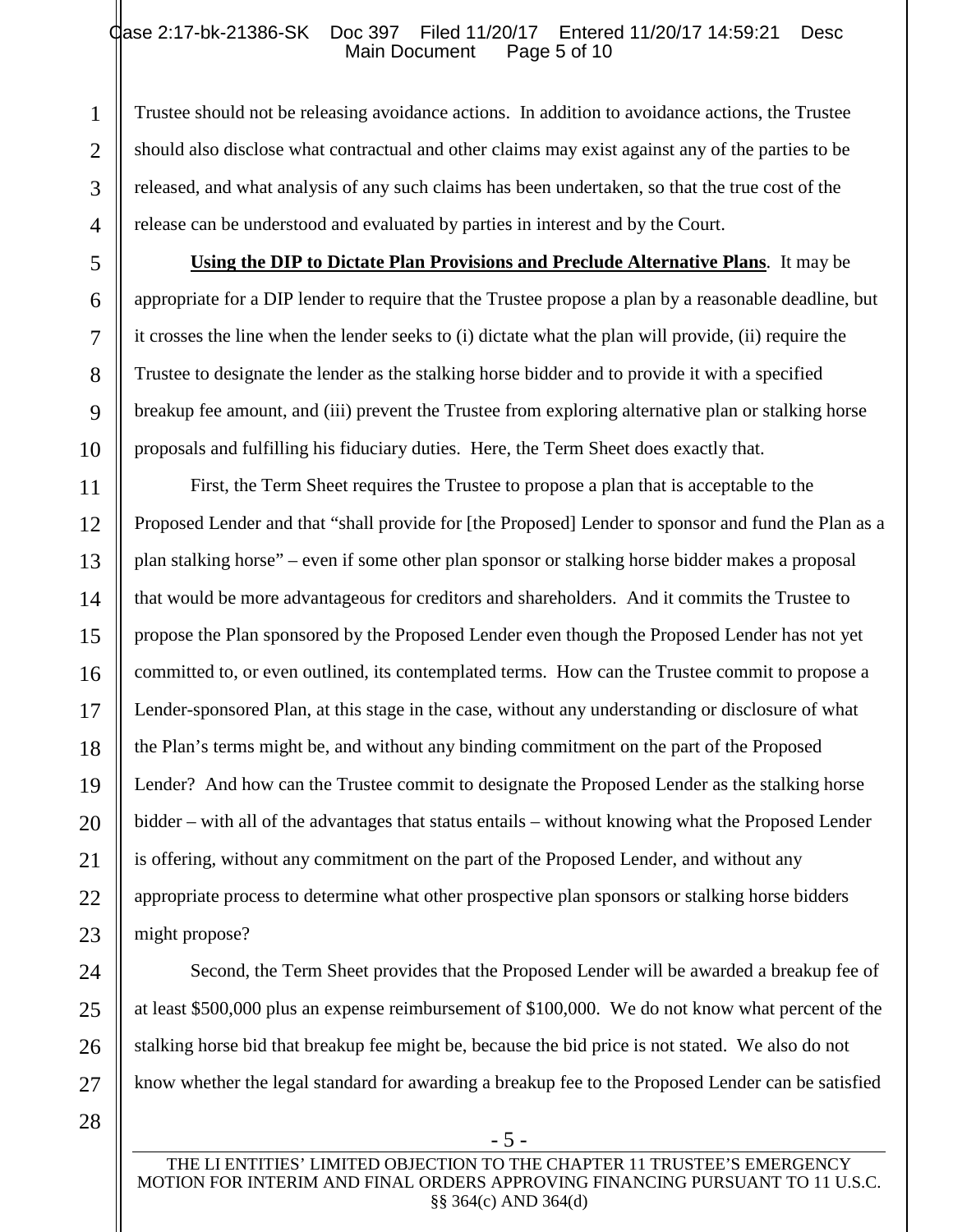#### Qase 2:17-bk-21386-SK Doc 397 Filed 11/20/17 Entered 11/20/17 14:59:21 Desc<br>Main Document Page 6 of 10 Main Document

in this case, or even whether there may be some other entity that would make a superior stalking horse bid than the Proposed Lender (which we would never know under the Proposed Lender's proposal, because the Trustee would be precluded from seeking out alternative stalking horse bids or plan sponsorship proposals). DIP financing is not the appropriate vehicle to determine what entity will be the "plan stalking horse," and it certainly is not the appropriate vehicle to determine – without any evidence – whether a breakup fee should be awarded under a not-yet-filed sale motion or plan, or the appropriate amount of any such breakup fee. The Trustee should not be locked into supporting a breakup fee and expense reimbursement amount that may end up being wholly disproportionate to the ultimate acquisition terms, and that would benefit an entity that may not even offer the best stalking horse proposal

Third, although in connection with a sale of the business, either under § 363 or through a plan, the Trustee has a fiduciary duty to identify the highest and best bid, or plan sponsor offer, the Term Sheet states that "[t]he Borrower, the Chapter 11 Trustee, and the Committee shall not solicit bids from other third parties to submit competing bids as plan sponsor until the Bid Protections are approved." This provision – which would prohibit the Trustee and the Committee from doing exactly what they should be doing, which is searching out the best proposal for a purchase or a plan sponsor transaction – is outrageous. It precludes the Trustee and the Committee from exercising their fiduciary duty to seek to maximize value, and gives the Proposed Lender an unfair advantage to the detriment of creditors and shareholders.

The Proposed Lender may respond that the Trustee would be free to seek out better offers *after* the Bid Protections are approved, but that is no answer. The Trustee (and Committee) have a duty to seek out the best "stalking horse" proposal for a purchase or plan transaction before the Court considers designating a stalking horse or awarding it generous Bid Protections. It is not appropriate for the Trustee (or Committee) to be locked-up or precluded from seeking out value maximizing transactions. It is particularly problematic here where no disclosure of any sort has been made about the Proposed Lender's contemplated acquisition terms or what alternatives exist, and where the Proposed Lender has not made any binding plan funding commitment. Under the

1

2

3

4

5

6

7

8

9

10

11

12

13

14

15

16

17

18

19

20

21

22

- 6 -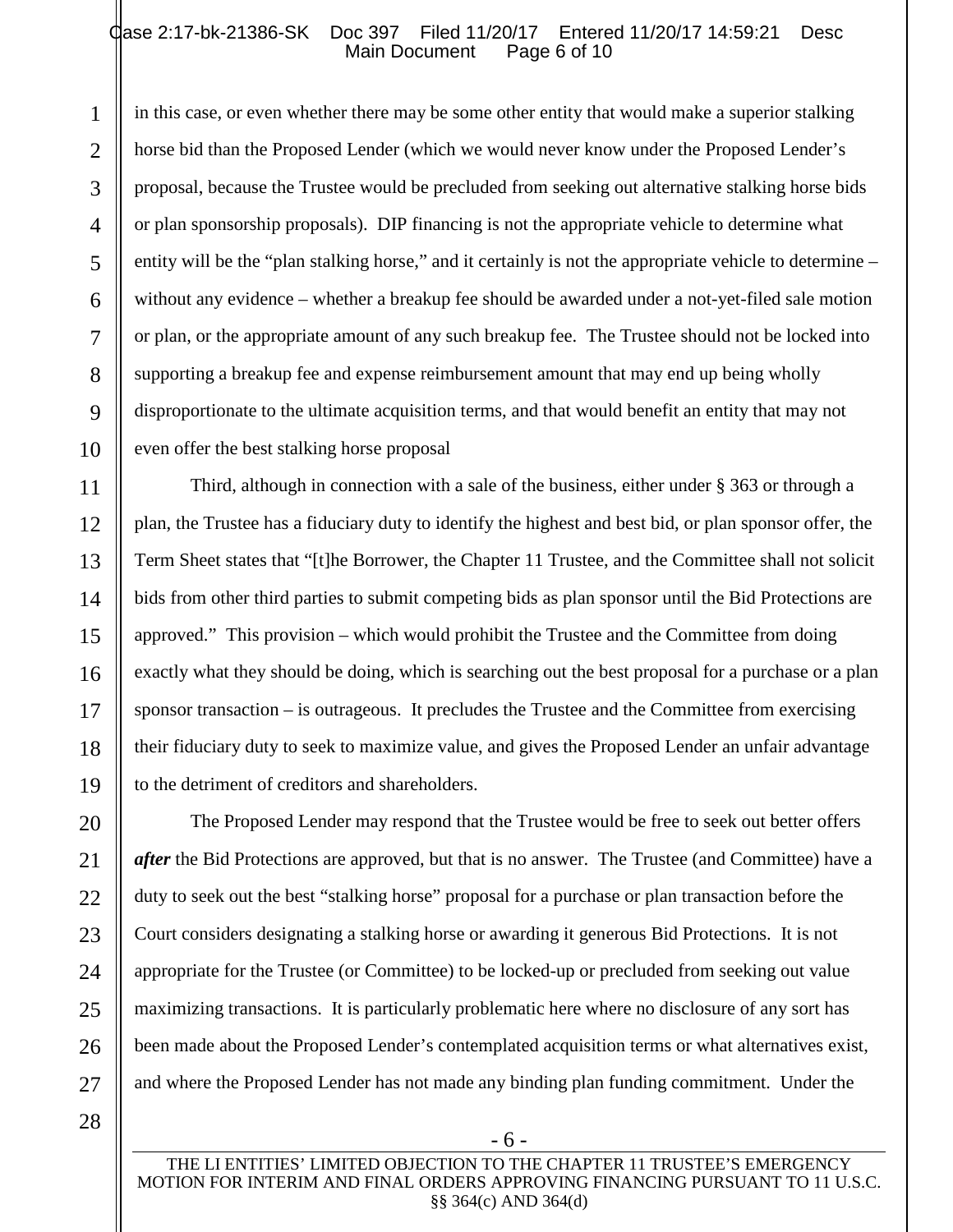### Qase 2:17-bk-21386-SK Doc 397 Filed 11/20/17 Entered 11/20/17 14:59:21 Desc<br>Main Document Page 7 of 10 Main Document

Term Sheet, if the Proposed Lender offers to acquire the assets for \$1, the Trustee would nonetheless be bound to designate that bid as the stalking horse – with Bid Protections – and to propose a Plan that is centered around that bid. And until this Court approves the Proposed Lender as the stalking horse, and approves the Bid Protections sought by the Proposed Lender, the Trustee would be barred from soliciting other offers. This lockup provision, which is obviously intended by the Proposed Lender to stack the deck in its favor, and to impede competition, should be deleted.

Fourth, the Term Sheet provides that if *any party* files a plan that "is not acceptable to the Lender," that is an Event of Default.<sup>3</sup> Apparently, even if a plan provided for payment in full of the DIP financing, it would be an Event of Default if the plan "is not acceptable to the Lender." Thus, for example, if the Trustee, or a creditor, were to file a plan that provided for a sale of the company to a buyer other than the Proposed Lender, and full repayment of the DIP financing on the plan's effective date, the mere filing of that plan would be an immediate Event of Default. This provision effectively gives the Proposed Lender a veto right over any plan that might be filed not only by the Trustee but by any other party. Combined with the lockup provision discussed above, it represents an effort by the Proposed Lender to utilize DIP financing, proposed on an expedited basis, to dictate the outcome of the case, suppress other bids, and secure the assets for a minimum price.

**Using the DIP Loan to Entrench Management**. The Term Sheet provides that the departure of James Seagrim, Matt Walter, Eric Rastler or Joe Ponte would be an Event of Default. This impairs the Trustee's ability to decide who should be employed by the Debtors. Apparently, even a termination for cause of any of these individuals would be an Event of Default. This could create a Hobson's Choice for the Trustee: terminate an individual who is not needed, or who has committed wrongdoing, and thereby be forced into liquidation by an Event of Default, or keep such an individual, despite adverse consequences, to avoid such a default. This provision, which entrenches individuals without regard to the Debtors' needs or the individuals' own conduct, and which impairs the Trustee's ability to exercise his fiduciary duty, should not be approved.

<sup>3</sup> In reality, the Term Sheet refers to filing of a plan by the Borrower or, if exclusivity, has terminated, then by "any party." But there is no plan exclusivity in this case because a chapter 11 trustee has been appointed. 11 USC § 1121(c)(1).

THE LI ENTITIES' LIMITED OBJECTION TO THE CHAPTER 11 TRUSTEE'S EMERGENCY MOTION FOR INTERIM AND FINAL ORDERS APPROVING FINANCING PURSUANT TO 11 U.S.C. §§ 364(c) AND 364(d)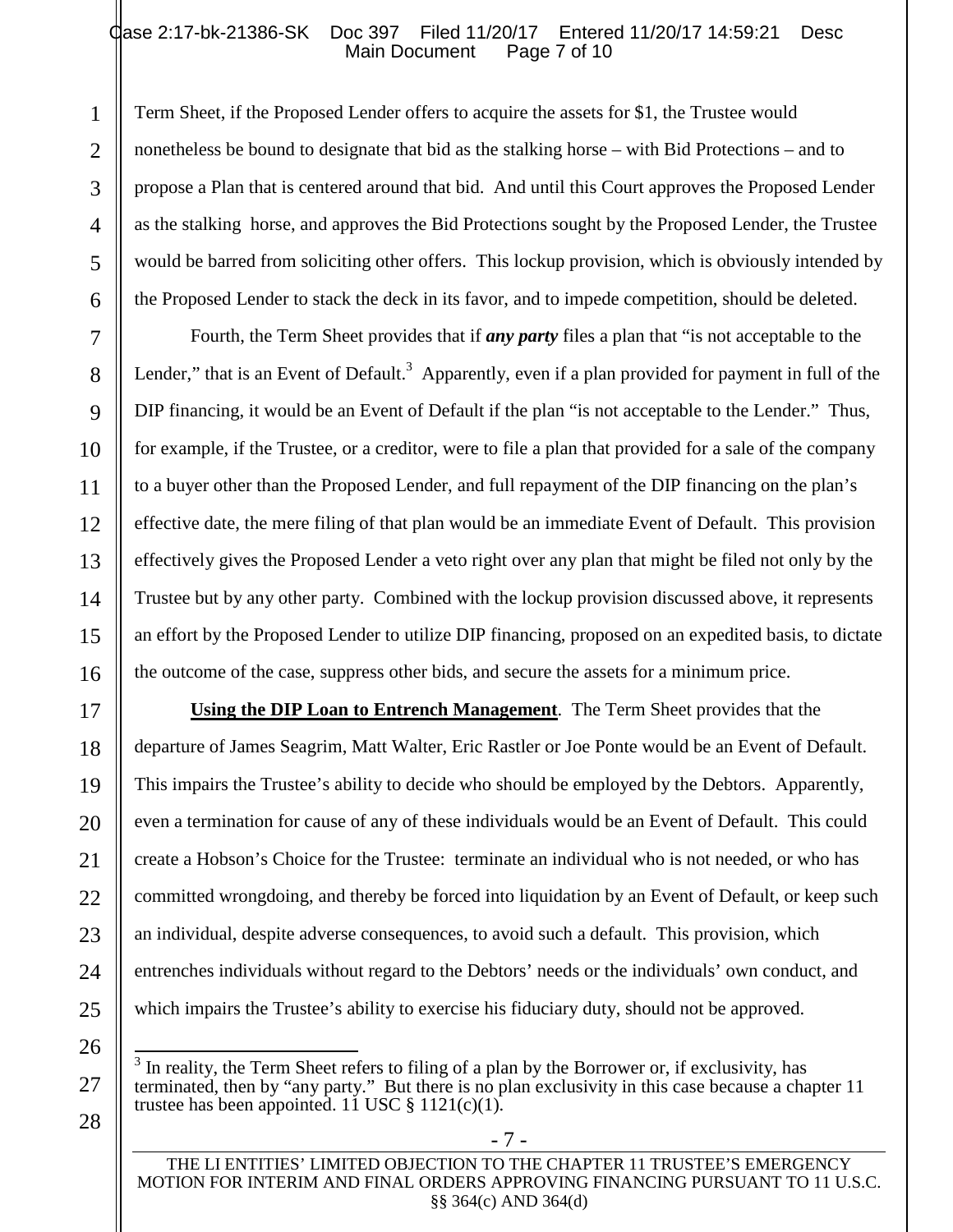#### Qase 2:17-bk-21386-SK Doc 397 Filed 11/20/17 Entered 11/20/17 14:59:21 Desc<br>Main Document Page 8 of 10 Main Document

**Using the DIP Loan Proceeds to Benefit the DIP Lender**. The Term Sheet purports to require the Trustee to utilize DIP Financing proceeds "first to all costs associated with aircraft N4T/9195." The Li Entities understand that this aircraft is owned by the Proposed Lender or an affiliate of the Proposed Lender. The Financing Motion does not state the amount of "costs" that are to be paid in connection with this aircraft, as a first priority from financing proceeds, but the Li Entities understand that this amount is at least \$1.5 million, or thereabout (though it could be more; there is no limit stated in the Term Sheet). This is an unnecessary expense for the estate. The Trustee could simply reject the lease for this aircraft and save the \$1.5 million. And our understanding is that, absent the Proposed Lender's insistence that the financing proceeds be used to pay this \$1.5 million for its benefit, that is precisely what the Trustee would otherwise do. Thus, about 33% of the interim financing proceedings, and 18% of the maximum amount of total financing proceeds – and the first dollars advanced – are being utilized to pay a prepetition obligation that is totally unnecessary from the estates' perspective and that benefits only the Proposed Lender.<sup>4</sup> This would be improper even if the Trustee had intended to retain the aircraft in that it effectively converts a prepetition obligation into a postpetition obligation, but it is completely inappropriate to fund these amounts when it would otherwise be in the best interests of the estate to reject the lease for that aircraft. It is also discriminatory because it gives one prepetition creditor an advantage – a guaranteed right of repayment from DIP financing proceeds – over other similarly situated creditors. This provision should be deleted. The Trustee should not be required, as a condition of obtaining DIP financing, to repay a prepetition obligation for the benefit of the Proposed Lender, and thereby to discriminate among similarly situated creditors, particularly when

<sup>&</sup>lt;sup>4</sup> When one considers these payments, plus the high interest rate, plus the \$200,000 expense reimbursement for the DIP financing, plus the Trustee's commitment regarding the \$500,000 breakup fee and \$100,000 expense reimbursement , plus the release of avoidance actions and other causes of action and all other claims that are being given to the Proposed Lender, it becomes clear that the primary beneficiary of the financing is the Proposed Lender. Comparatively, the Debtors' estate is receiving only a minimum benefit from the DIP financing, although the professionals who are designated to receive \$1.9 million of the DIP funding proceeds certainly benefit. *Three-quarters of the proposed interim financing and nearly half of the DIP financing proceeds are being used to pay gratuitously the expenses of the Scout aircraft (whose lease would otherwise be rejected by the Trustee) and estate professionals.*

THE LI ENTITIES' LIMITED OBJECTION TO THE CHAPTER 11 TRUSTEE'S EMERGENCY MOTION FOR INTERIM AND FINAL ORDERS APPROVING FINANCING PURSUANT TO 11 U.S.C. §§ 364(c) AND 364(d)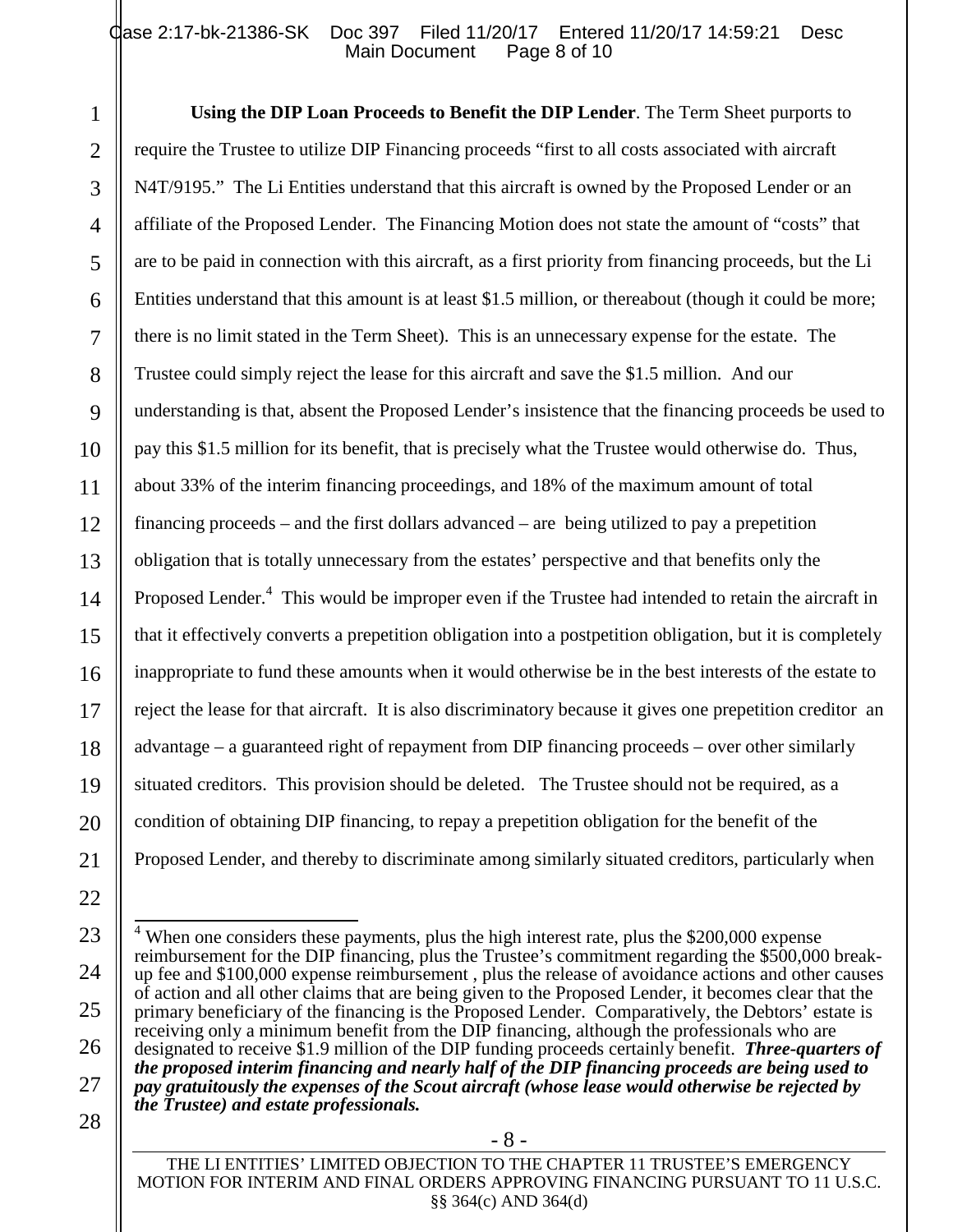#### Qase 2:17-bk-21386-SK Doc 397 Filed 11/20/17 Entered 11/20/17 14:59:21 Desc<br>Main Document Page 9 of 10 Main Document

the Trustee in the exercise of his fiduciary duties would otherwise elect to reject the lease and not incur that expense. Instead, the Trustee should utilize financing proceeds as he deems appropriate in the exercise of his fiduciary duty, and not as dictated by the Proposed Lender for the Proposed Lender's own personal benefit. This flexibility is particularly important in view of the liquidity concerns raised by the Trustee.

**Basic information about the Lender and its prior dealings with the Debtors should be disclosed.** As noted above the Financing Motion does not identify the Proposed Lender. It refers to the Lender as "Scout Aviation II, LLC and other lenders." The Trustee should disclose (1) who are the Lenders, (2) who are their individual owners or principals, (3) what dealings, if any, the Lenders or their owners/principals have had with the Debtors or their officers, directors, shareholders or principals, including former officers and directors such as Mr. Cassidy, and (4) the relationship of the Proposed Lender to aircraft N4T/9195, and the amount of "costs" the Proposed Lender is insisting that the Debtor pay relating to that aircraft. The Proposed Lender will presumably seek a "good faith" finding from this Court and these disclosures would be necessary in connection with any such finding.

#### **Conclusion**

The terms proposed in the Financing Motion and the annexed Term Sheet represent gross over-reaching by the Proposed Lender. The Proposed Lender seeks to utilize financing provided on an expedited basis to effectively dictate the outcome of these cases, by limiting the Trustee's ability to exercise his fiduciary duty. If approved, the result will likely be a favorable one for the Proposed Lender, but at the expense of creditors and shareholders. The Trustee may feel constrained to agree to whatever terms the Proposed Lender dictates because he is concerned about the prospect of running out of cash and ceasing operations. But the Court is not so constrained, and the Court should guard against the sort of lender over-reaching reflected in the Term Sheet.

Accordingly, the Li Entities respectfully request the Court to deny the Financing Motion, or to require each of the changes outlined above, and to afford such other relief as is just and appropriate. The Li Entities also request that the Court afford them, and any other parties in

1

2

3

4

5

6

7

8

9

10

11

12

13

14

15

16

17

18

19

20

21

22

23

24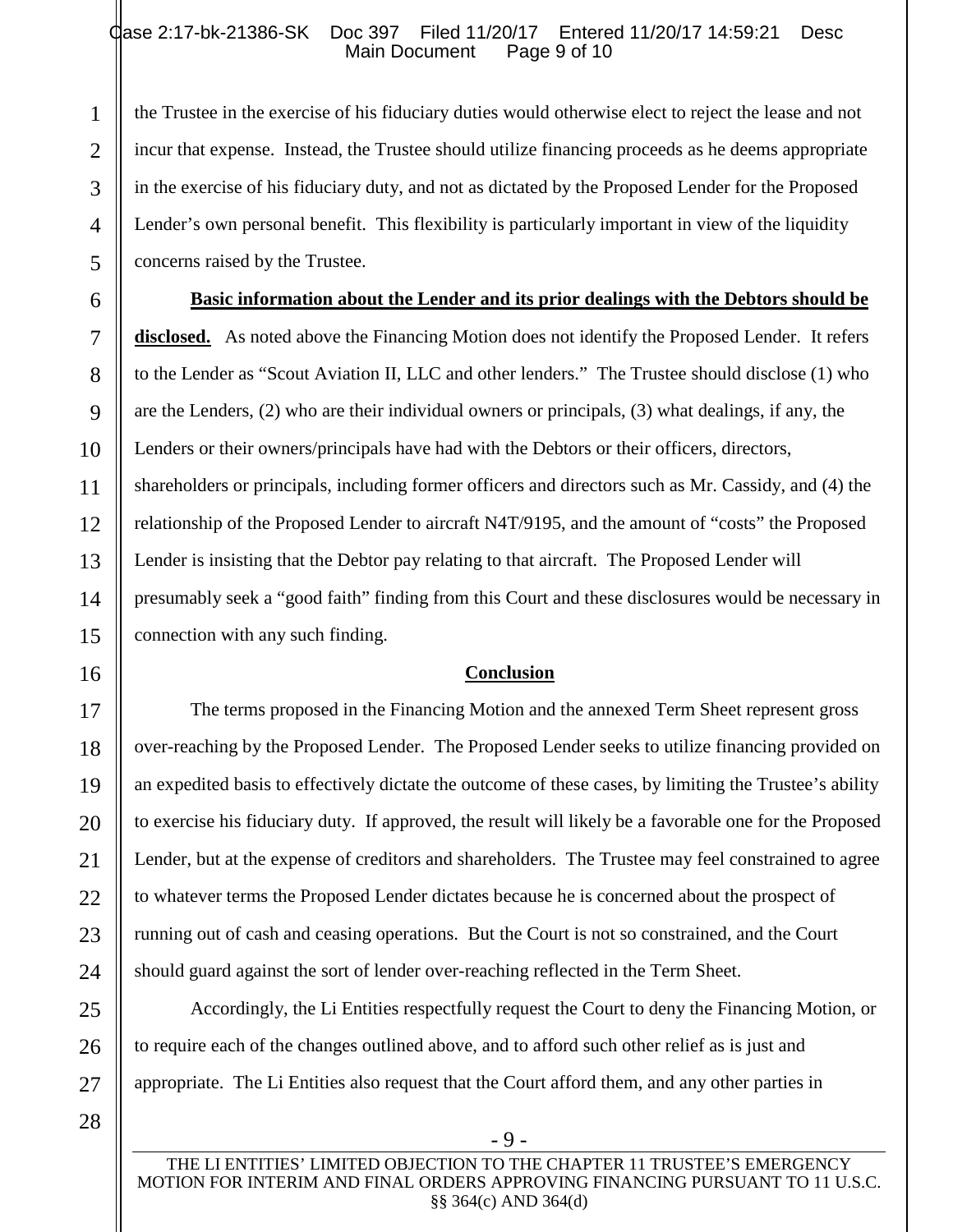|                |                                                                              | Case 2:17-bk-21386-SK  Doc 397  Filed 11/20/17  Entered 11/20/17  14:59:21<br>Desc<br>Main Document<br>Page 10 of 10                                                              |  |
|----------------|------------------------------------------------------------------------------|-----------------------------------------------------------------------------------------------------------------------------------------------------------------------------------|--|
| $\mathbf{1}$   |                                                                              | interest, the right to assert further objections when we see the financing documentation and the                                                                                  |  |
| $\overline{2}$ | proposed form of interim order and budget, which have not yet been provided. |                                                                                                                                                                                   |  |
| 3              |                                                                              |                                                                                                                                                                                   |  |
| $\overline{4}$ |                                                                              | Respectfully submitted,                                                                                                                                                           |  |
| 5              | Dated: November 20, 2017                                                     | ARNOLD & PORTER KAYE SCHOLER LLP                                                                                                                                                  |  |
| 6              |                                                                              |                                                                                                                                                                                   |  |
| 7              |                                                                              | /s/ Tiffany M. Ikeda<br>By:                                                                                                                                                       |  |
| 8              |                                                                              | Tiffany M. Ikeda (SBN 280083)                                                                                                                                                     |  |
| 9              |                                                                              | Attorneys for Mr. Li Qi, Truly Great Global Ltd.,<br>Universal Leader Investment Ltd. and Glove                                                                                   |  |
| 10             |                                                                              | Assets Investment Ltd.                                                                                                                                                            |  |
| 11             |                                                                              |                                                                                                                                                                                   |  |
| 12             |                                                                              |                                                                                                                                                                                   |  |
| 13             |                                                                              |                                                                                                                                                                                   |  |
| 14             |                                                                              |                                                                                                                                                                                   |  |
| 15             |                                                                              |                                                                                                                                                                                   |  |
| 16             |                                                                              |                                                                                                                                                                                   |  |
| 17             |                                                                              |                                                                                                                                                                                   |  |
| 18             |                                                                              |                                                                                                                                                                                   |  |
| 19             |                                                                              |                                                                                                                                                                                   |  |
| 20             |                                                                              |                                                                                                                                                                                   |  |
| 21             |                                                                              |                                                                                                                                                                                   |  |
| 22             |                                                                              |                                                                                                                                                                                   |  |
| 23             |                                                                              |                                                                                                                                                                                   |  |
| 24             |                                                                              |                                                                                                                                                                                   |  |
| 25             |                                                                              |                                                                                                                                                                                   |  |
| 26             |                                                                              |                                                                                                                                                                                   |  |
| 27             |                                                                              |                                                                                                                                                                                   |  |
| 28             |                                                                              | $-10-$                                                                                                                                                                            |  |
|                |                                                                              | THE LI ENTITIES' LIMITED OBJECTION TO THE CHAPTER 11 TRUSTEE'S EMERGENCY<br>MOTION FOR INTERIM AND FINAL ORDERS APPROVING FINANCING PURSUANT TO 11 U.S.C.<br>§§ 364(c) AND 364(d) |  |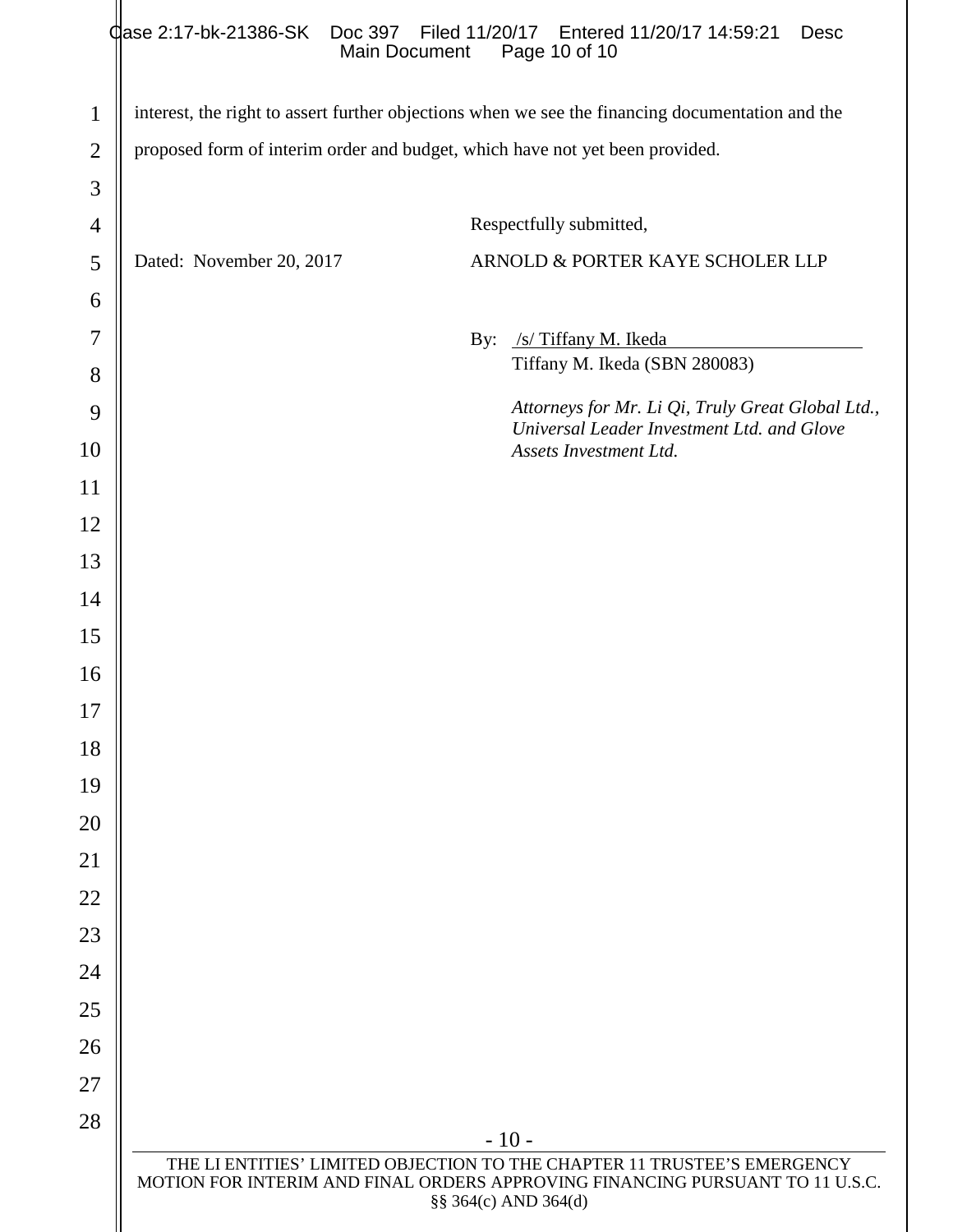|                                                                                            | Case 2:17-bk-21386-SK  Doc 397-1  Filed 11/20/17  Entered 11/20/17 14:59:21<br>Proof of Service                                                                                                                                                                                                                                                                                                                                                                                                                                                                                                                                                    | Desc<br>Page 1 of 3                                                                             |  |
|--------------------------------------------------------------------------------------------|----------------------------------------------------------------------------------------------------------------------------------------------------------------------------------------------------------------------------------------------------------------------------------------------------------------------------------------------------------------------------------------------------------------------------------------------------------------------------------------------------------------------------------------------------------------------------------------------------------------------------------------------------|-------------------------------------------------------------------------------------------------|--|
| $\mathbf{1}$<br>$\overline{2}$<br>3<br>4<br>5<br>6<br>$\overline{7}$<br>8<br>9<br>10<br>11 | MICHAEL L. BERNSTEIN (PVH pending)<br>Michael.Bernstein@apks.com<br>CHARLES A. MALLOY (PHV pending)<br>Charles.Malloy@apks.com<br>ARNOLD & PORTER KAYE SCHOLER LLP<br>601 Massachusetts Avenue, NW<br>Washington, DC 20001<br>Telephone: 202.942.5000; Facsimile: 202.942.5999<br>TIFFANY M. IKEDA (SBN 280083)<br>Tiffany.Ikeda@apks.com<br>ARNOLD & PORTER KAYE SCHOLER LLP<br>777 South Figueroa Street, Forty-Fourth Floor<br>Los Angeles, California 90017-5844<br>Telephone: 213.243.4000; Facsimile: 213.243.4199<br>Attorneys for Mr. Li Qi, Truly Great Global Ltd., Universal<br>Leader Investment Ltd. and Glove Assets Investment Ltd. |                                                                                                 |  |
| 12<br>13                                                                                   | IN THE UNITED STATES BANKRUPTCY COURT                                                                                                                                                                                                                                                                                                                                                                                                                                                                                                                                                                                                              |                                                                                                 |  |
| 14                                                                                         |                                                                                                                                                                                                                                                                                                                                                                                                                                                                                                                                                                                                                                                    | <b>CENTRAL DISTRICT OF CALIFORNIA — LOS ANGELES DIVISION</b>                                    |  |
| 15                                                                                         | In re:                                                                                                                                                                                                                                                                                                                                                                                                                                                                                                                                                                                                                                             | Lead Case No.: 2:17-bk-21386-SK                                                                 |  |
| 16                                                                                         | ZETTA JET USA, INC., a California<br>corporation,                                                                                                                                                                                                                                                                                                                                                                                                                                                                                                                                                                                                  | Jointly administered with: 2:17-bk-21387-SK<br>(Zetta Jet PTE, Ltd., a Singaporean corporation) |  |
| 17                                                                                         | Debtor and Debtor in Possession.                                                                                                                                                                                                                                                                                                                                                                                                                                                                                                                                                                                                                   | Chapter 11 Cases                                                                                |  |
| 18<br>19<br>20<br>21<br>22<br>23                                                           | In re:<br>ZETTA JET PTE, LTD., a Singaporean<br>corporation,<br>Debtor and Debtor in Possession.<br>$\boxtimes$ Affects both Debtors<br>Affects Zetta Jet USA, Inc., a<br>California corporation only                                                                                                                                                                                                                                                                                                                                                                                                                                              | <b>PROOF OF SERVICE</b>                                                                         |  |
| 24<br>25<br>26<br>27<br>28                                                                 | Affects Zetta Jet PTE, Ltd., a<br>Singaporean corporation only                                                                                                                                                                                                                                                                                                                                                                                                                                                                                                                                                                                     |                                                                                                 |  |
|                                                                                            | $-1-$<br>PROOF OF SERVICE                                                                                                                                                                                                                                                                                                                                                                                                                                                                                                                                                                                                                          |                                                                                                 |  |
|                                                                                            |                                                                                                                                                                                                                                                                                                                                                                                                                                                                                                                                                                                                                                                    |                                                                                                 |  |
|                                                                                            |                                                                                                                                                                                                                                                                                                                                                                                                                                                                                                                                                                                                                                                    |                                                                                                 |  |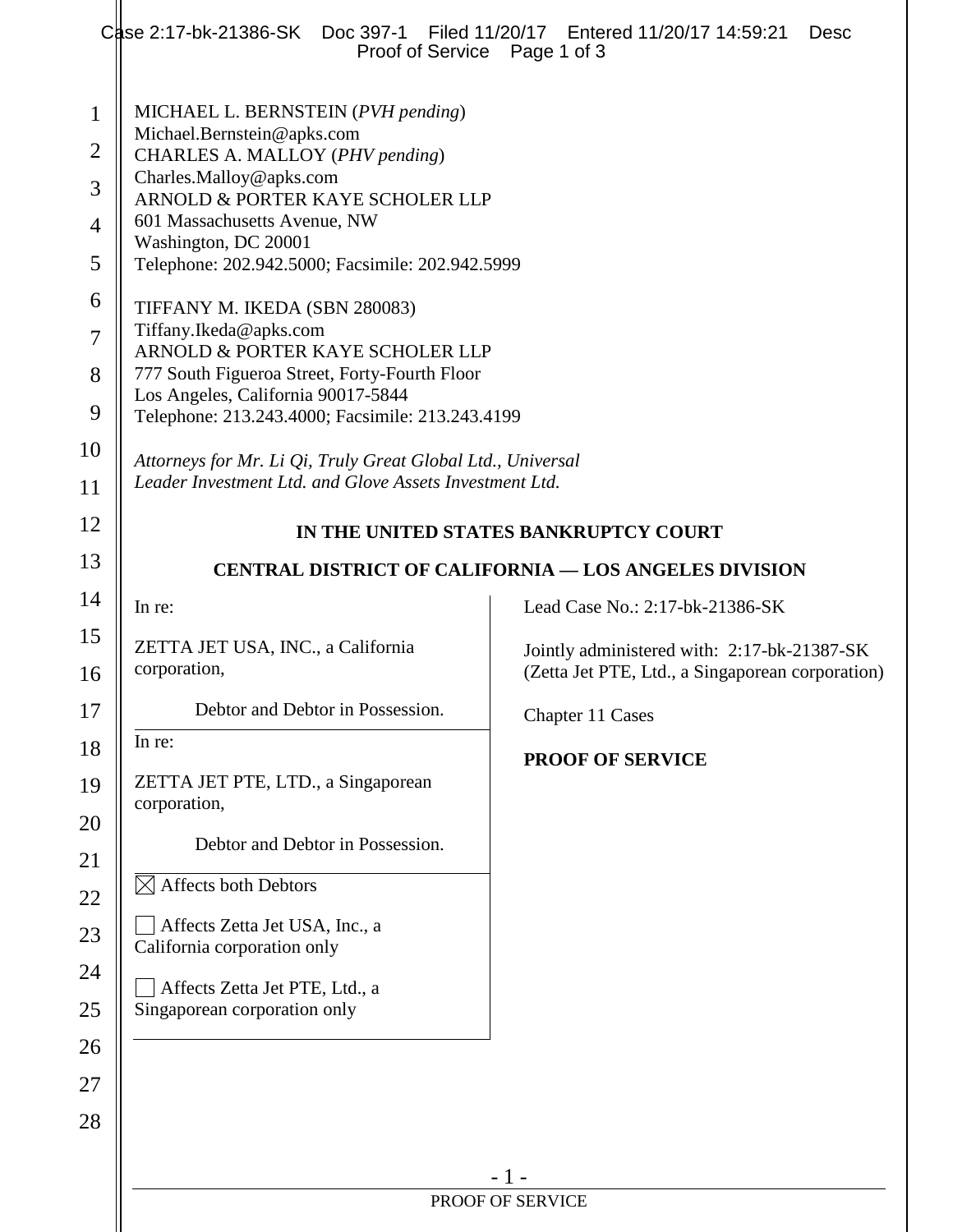Case 2:17-bk-21386-SK Doc 397-1 Filed 11/20/17 Entered 11/20/17 14:59:21 Desc Proof of Service Page 2 of 3

# **PROOF OF SERVICE OF DOCUMENT**

I am over the age of 18 and not a party to this bankruptcy case or adversary proceeding. My business address is: 777 S. Figueroa Street, 44<sup>th</sup> floor, Los Angeles, California 90017-5844

A true and correct copy of the foregoing document entitled: **THE LI ENTITIES' LIMITED OBJECTION TO CHAPTER 11 TRUSTEE'S EMERGENCY MOTION FOR INTERIM AND FINAL ORDERS (1) APPROVING** FINANCING PURSUANT TO 11 U.S.C. § § 346(c) and 364(d); (2) APPROVING SUPERPRIORITY **ADMINISTRATIVE EXPENSE CLAIM AGAINST THE ESTATES (3) USE OF CASH COLLATERAL AND GRANT** A DEQUATE PROTECTION; (4) SCHEDULING A FINAL HEARING PURSUANT TO BANKRUPTCY RULE **4001(c); AND (5) GRANTING FURTHER RELIEF** will be served or was served (a) on the judge in chambers in the form and manner required by LBR 5005-2(d); and (b) in the manner stated below:

**1. TO BE SERVED BY THE COURT VIA NOTICE OF ELECTRONIC FILING (NEF):** Pursuant to controlling General Orders and LBR, the foregoing document will be served by the court via NEF and hyperlink to the document. On November 20, 2017, I checked the CM/ECF docket for this bankruptcy case or adversary proceeding and determined that the following persons are on the Electronic Mail Notice List to receive NEF transmission at the email addresses stated below:

 $\boxtimes$  Service information continued on attached page

#### **2. SERVED BY UNITED STATES MAIL:**

On November 20, 2017, I served the following persons and/or entities at the last known addresses in this bankruptcy case or adversary proceeding by placing a true and correct copy thereof in a sealed envelope in the United States mail, first class, postage prepaid, and addressed as follows. Listing the judge here constitutes a declaration that mailing to the judge will be completed no later than 24 hours after the document is filed.

 $\boxtimes$  Service information continued on attached page

#### **3. SERVED BY PERSONAL DELIVERY, OVERNIGHT MAIL, FACSIMILE TRANSMISSION OR EMAIL (state**

method for each person or entity served): Pursuant to F.R.Civ.P. 5 and/or controlling LBR, on November 20, 2017, I served the following persons and/or entities by personal delivery, overnight mail service, or (for those who consented in writing to such service method), by facsimile transmission and/or email as follows. Listing the judge here constitutes a declaration that personal delivery on, or overnight mail to, the judge will be completed no later than 24 hours after the document is filed.

#### VIA PERSONAL DELIVERY

Hon. Sandra R. Klein United States Bankruptcy Court Central District of California 255 E. Temple Street, Suite 1582, Courtroom 1575 Los Angeles, CA 90012

I declare under penalty of perjury under the laws of the United States that the foregoing is true and correct.

November 20, 2017 Elissa Houlberg

-2-

PROOF OF SERVICE

This form is mandatory. It has been approved for use by the United States Bankruptcy Court for the Central District of California.

# *June2012* **F 9 013-3.1.P RO O F .SERVICE**